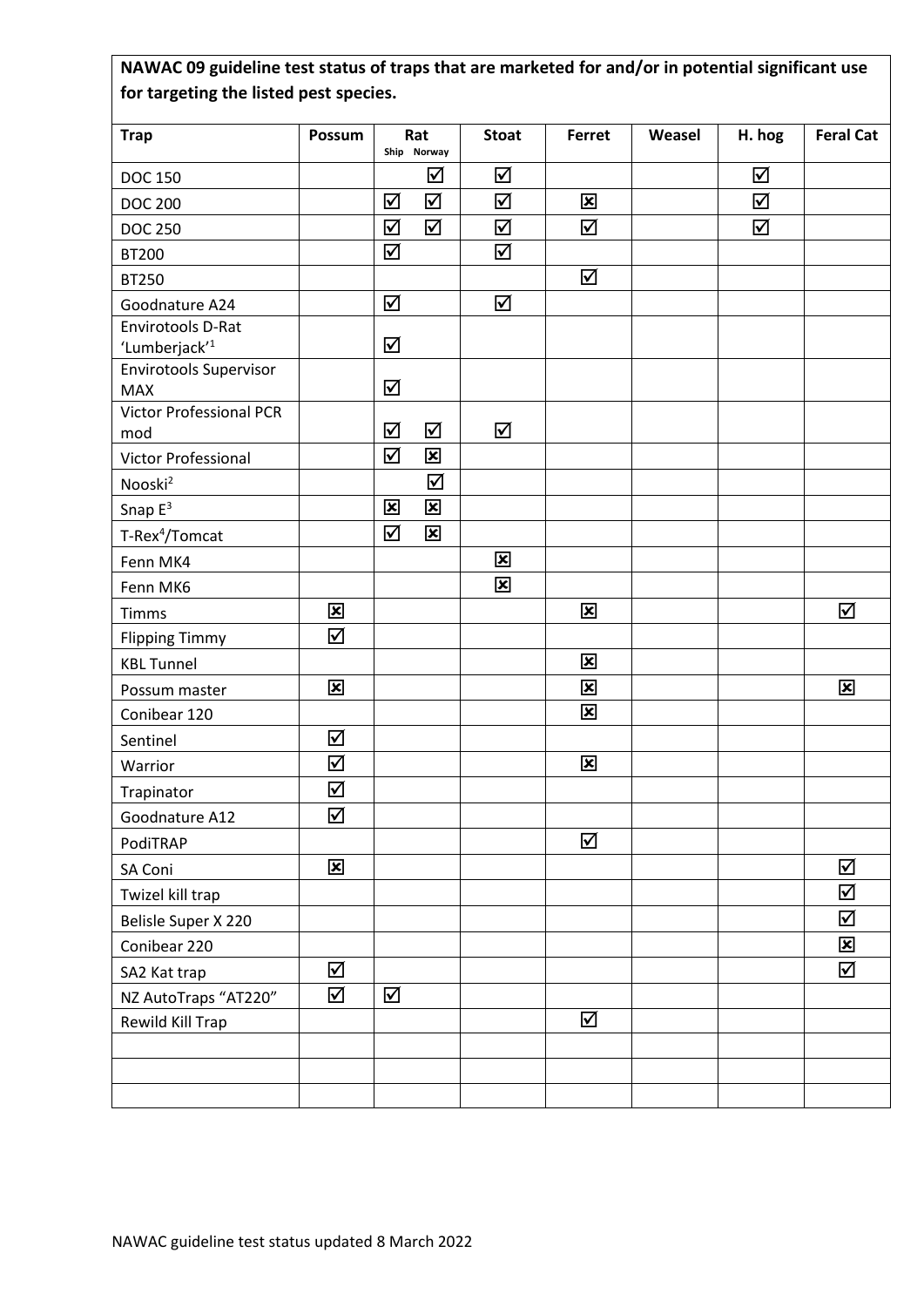| <b>Trap</b>                | <b>Possum</b>        | Rat<br>Norway<br>Ship | <b>Stoat</b> | Ferret | Weasel | H. hog | <b>Feral Cat</b> |
|----------------------------|----------------------|-----------------------|--------------|--------|--------|--------|------------------|
|                            |                      |                       |              |        |        |        |                  |
| Victor No.1 double coil    |                      |                       |              |        |        |        |                  |
| spring unpadded            | $\blacktriangledown$ |                       |              |        |        |        |                  |
| No. 1 double coil spring   |                      |                       |              |        |        |        |                  |
| unpadded with chain-       |                      |                       |              |        |        |        |                  |
| spring and swivel          |                      |                       |              |        |        |        |                  |
| modifications <sup>5</sup> | ☑                    |                       |              |        |        |        |                  |

Key:  $\boxtimes$  Passed NAWAC 09 guideline test specification for acceptable killing effectiveness or effective restraint; : Failed NAWAC guideline test specification**;** Cells are empty if the trap is not suitable or advocated or marketed in NZ for the pest species.

- 1. Testing was undertaken using the standard Envirotools D-Rat trap (includes shroud/yellow cover) in a wooden box.
- 2. The current design of the Nooski rat trap for sale has a different trigger system to the trap version tested 15 years ago.
- 3. The NAWAC guideline test status reported here is applicable to the currently available (unmodified) trap as sold. A modified version of the Snap E passed the NAWAC guideline specification for ship rats and failed for Norway rats.
- 4. Includes the T-Rex trap with the new EVO tunnel.
- 5. Details on modifications and pass grade can be found in the testing report available here: [https://nzfurcouncil.org.nz/wp-content/uploads/2020/05/Final-Report-Possum-leg-hold-trap](https://nzfurcouncil.org.nz/wp-content/uploads/2020/05/Final-Report-Possum-leg-hold-trap-modifications.pdf)[modifications.pdf](https://nzfurcouncil.org.nz/wp-content/uploads/2020/05/Final-Report-Possum-leg-hold-trap-modifications.pdf)

## **General Notes:**

- Traps are only the killing device, so for the trapping operation to achieve the stated purpose and manage risks depends on effective operational planning. The effective use of traps within this operational planning context can be supported by following industry best practice material.
- The relative suitability of a trap for an operation is also influenced by criteria not captured here. This may include: capture efficiency, cost of use, user friendliness, non-target animal safety.
- Traps listed include the 'trap system' which includes the trap and how it is set (that is, additional equipment such as trap covers, and whether the trap is set above ground and how/if it is baited).
- The NAWAC guideline (09: Assessing the welfare performance of restraining and kill traps) standardises the testing of welfare performance of restraining traps and kill traps. The tests are designed to give 90% confidence that traps which pass the test will perform below the upper threshold (5 min for class B kill traps) 70% of the time and below the lower threshold (3 min for class B kill traps) 80% of the time.
- The NAWAC guideline provides robust standardised information on welfare performance but pass/fail trap results on their own are not an unequivocal determinant of whether the trap should or shouldn't be used.